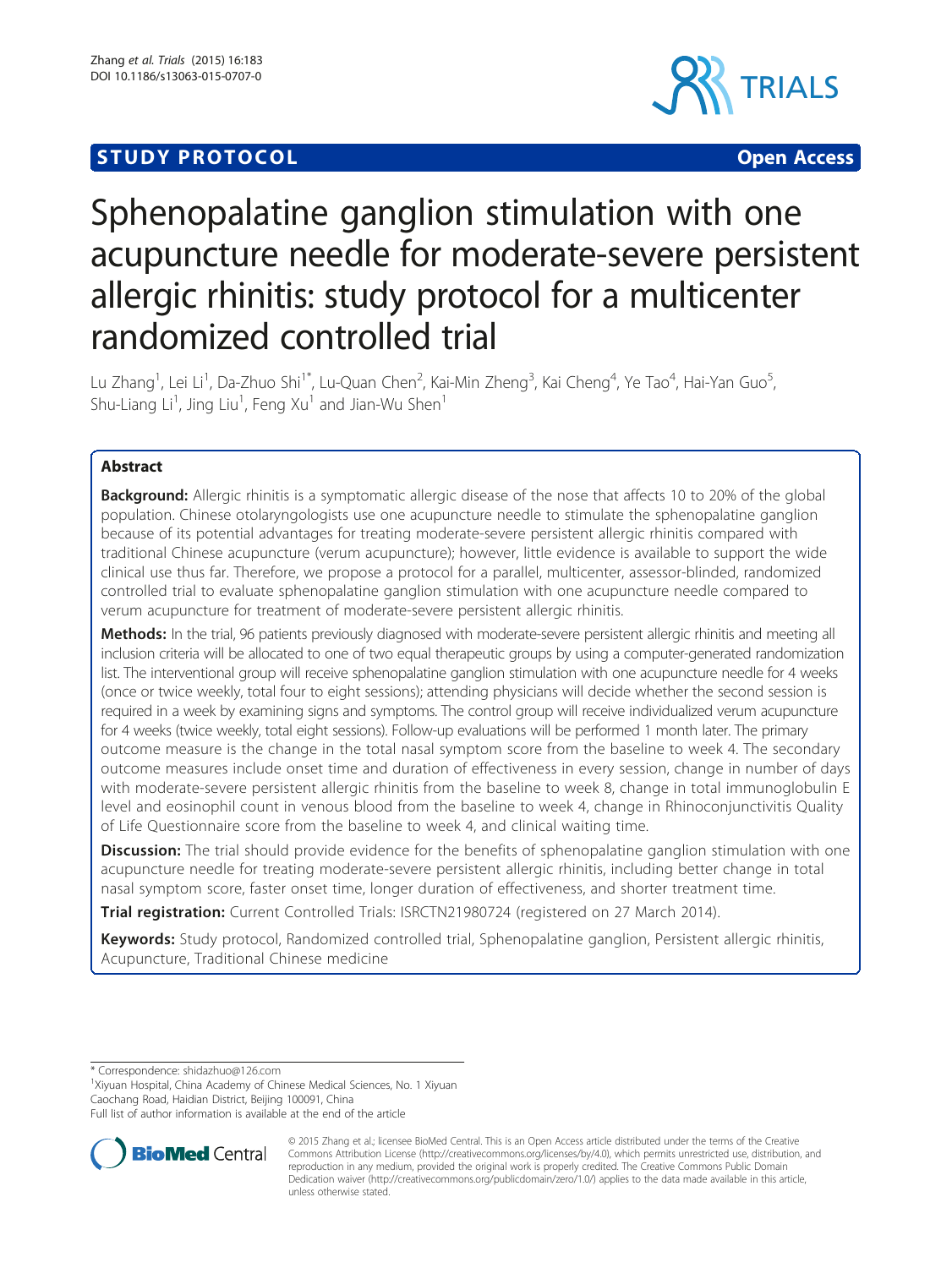# Background

Allergic rhinitis is a symptomatic disorder of the nose induced by immunoglobulin E (IgE)-mediated inflammation of the nasal membranes after allergen exposure [\[1](#page-6-0)] and can be classified into intermittent and persistent allergic rhinitis (PER). It has a reported prevalence of approximately 10 to 20% globally and 11.1% in China [[2\]](#page-6-0). Allergic rhinitis causes major illness and disability worldwide and reduces the quality of life and productivity regardless of ethnicity, gender, and age [[3\]](#page-6-0). Some patients develop asthma, further increasing medical and social burdens.

Conventional medical treatments for PER include H1-antihistamines, glucocorticosteroids, leukotriene antagonists, decongestants, anticholinergics, and specific immunotherapy [[4\]](#page-6-0). However, several patients experience side effects, become dissatisfied, and seek complementary and alternative treatments [\[5,6\]](#page-6-0). In traditional Chinese medicine, physicians have effectively used verum acupuncture to treat allergic rhinitis for many years [[7,8](#page-6-0)]. Interestingly, a large case study suggested that sphenopalatine ganglion stimulation with one acupuncture needle, a technique developed by a Chinese otolaryngologist and applied in more than 130,000 Chinese patients [\[9](#page-6-0)], offers potential advantages with regard to nasal symptoms, onset time, duration of effectiveness, and quality of life.

A recent pilot nonrandomized study (ten patients per group) revealed significantly improved total nasal symptom score (TNSS [[10](#page-6-0)]) ( $P$  <0.05), total non-nasal symptom score (TNNSS [\[11\]](#page-6-0)) ( $P \le 0.05$ ), and Rhinoconjunctivitis Quality of Life Questionnaire (RQLQ [\[12,13](#page-6-0)]) score ( $P < 0.001$ ) after sphenopalatine ganglion stimulation with one acupuncture needle than after verum acupuncture. After each session, the onset time of effectiveness was shorter  $(P < 0.001)$  and duration of effectiveness was longer ( $P < 0.001$ ). Further, patients had fewer symptomatic days one month after sphenopalatine ganglion stimulation ( $P < 0.001$ ). On the basis of these results, we propose a protocol for a parallel multicenter assessor-blinded randomized controlled trial to evaluate sphenopalatine ganglion stimulation with one acupuncture needle compared to verum acupuncture for treatment of moderate-severe PER.

# Methods

# Ethics

The study design and methodology adhere to the principles of the Declaration of Helsinki and have been approved by the Xiyuan Hospital Ethics Committee (December 31, 2013; approval number 2013XL062-2). The trial is registered in the ISRCTN register (Current Controlled Trials) as ISRCTN21980724. Each participant will receive an explanation regarding the study protocol and written consent will be obtained. All participants will receive documentation regarding the study protocol and are free to withdraw at any time.

#### Study setting

The study will be simultaneously conducted at Xiyuan Hospital, Beijing Tongren Hospital, Beijing Baiwan Chinese Medical Clinic, and Beijing Dacheng Acupuncture Hospital, Beijing, China. It will run from January 2014 to October 2015.

#### Sample size

We used the symptomatic outcome of the pilot study (10:10 cases in each group) to calculate the sample size in PASS 2008 software (NCSS, Kaysville, UT). The means for the score of TNSS, serially assessed during the 4-week treatment period, was  $4.2071 \pm 2.58702$  after sphenopalatine ganglion stimulation and  $7.4393 \pm 2.0368$ after verum acupuncture. For a power of 0.9 to detect a significant difference ( $\alpha = 0.01$ , two sided), 15 participants per group are required. Forty cases will be enrolled in consideration of four centers' research capabilities. Allowing for a 20% dropout rate, 48 participants will be enrolled in each group, yielding 96 patients for the study.

#### Recruitment

Patients will be recruited from the outpatient clinics of the four participating hospitals. Posters describing the required population, free blood and allergic testing of eligible patients, and contact information of the researcher will also be displayed in the clinics. Moreover, television advertisements will be used to publicize the recruitment.

# Baseline assessment

During the run-in period (baseline), the physical sign score (measured at least twice), TNSS and TNNSS (measured once daily), RQLQ score (measured at least once), and total IgE level and eosinophil count in venous blood will be determined.

# Inclusion criteria

To be eligible, participants should be previously diagnosed with moderate-severe PER, according to the Allergic Rhinitis and Its Impact on Asthma (ARIA) criteria, and meet the following requirements:

- 1. Have had PER for more than 4 days/week, and more than 4 consecutive weeks, with a disease course of more than 1 year.
- 2. Age range from 18 to 60 years.
- 3. Completed AR baseline questionnaire and provided written informed consent.
- 4. Physical sign score ≥1 and symptom score ≥4.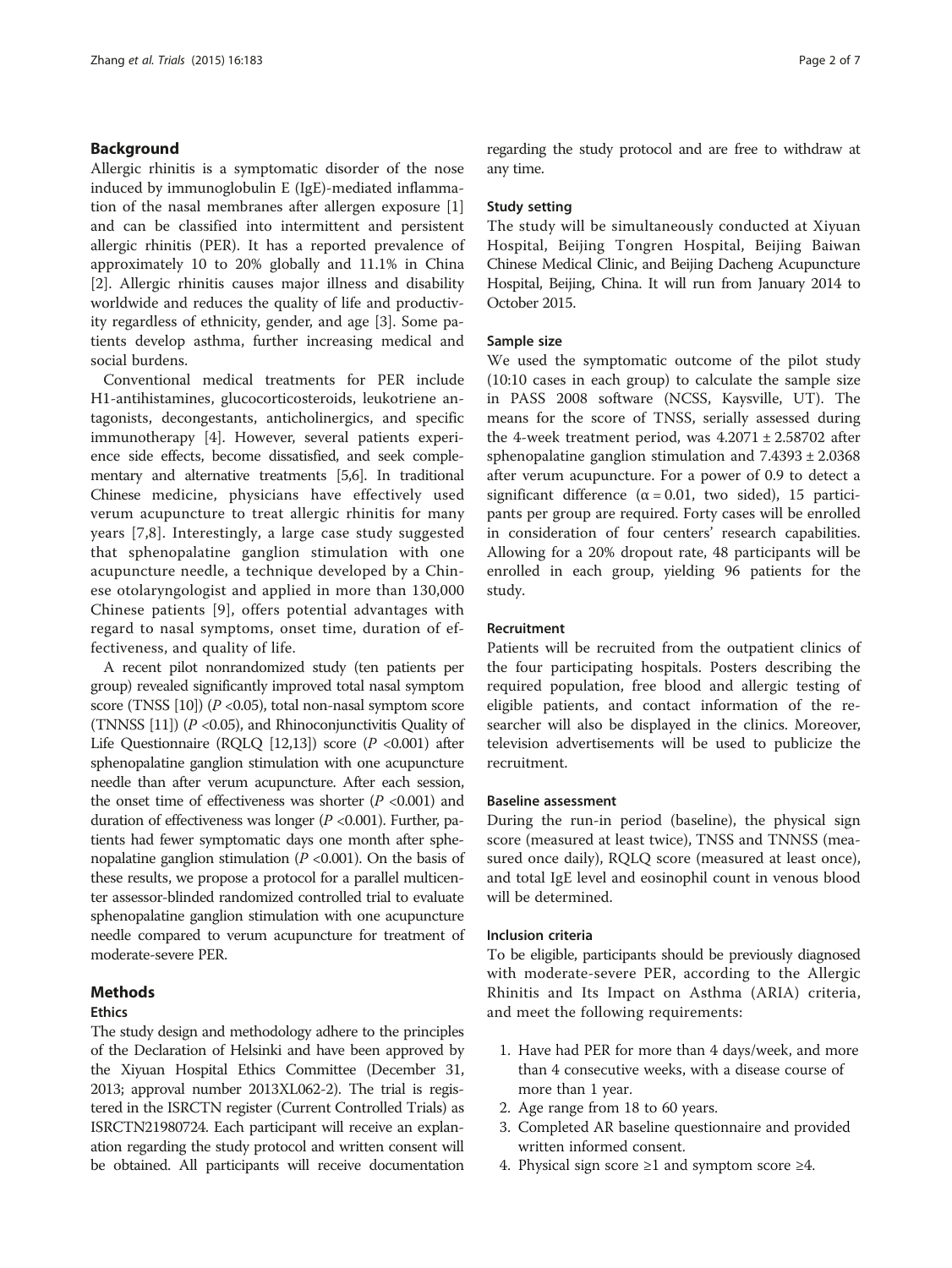# Exclusion criteria

Patients will be excluded if they meet the following criteria:

- 1. Acute sinusitis, active asthma, or diagnosis or suspicion of pneumonia.
- 2. Nasal abnormalities or rhinopolypus (polypoid lesions can be included).
- 3. Consumed antihistamines, anticholinergics, corticosteroids, decongestants or antibiotics within 2 weeks before enrollment.
- 4. Received systemically administered corticosteroids within 6 months or special immune therapy within 1 year before enrollment.
- 5. Received an alternative and complementary modality, that is, acupuncture or herbal medication, for treatment of AR within 2 months before enrollment.
- 6. Pregnancy or planning for pregnancy.
- 7. Serious medical conditions such as uncontrolled hypertension, diabetes mellitus requiring insulin injection, past or current malignant tumor, severe dyslipidemia or liver and kidney dysfunction, anemia, active pulmonary tuberculosis, other infectious diseases, or systemic diseases that cannot be treated by acupuncture.
- 8. Heavy smoker.

#### Randomization and blinding

This is a multicenter prospective, randomized controlled clinical trial. The central randomization will be executed by the Xiyuan Hospital, which will use block randomization to generate the random allocation sequence and prepare predetermined computer-made randomization opaque sealed envelopes. The envelopes will be numbered consecutively and connected into a strain. Each envelope will be separated from the strain and then opened in sequence only after the runin period when the participants are registered in the trial. Outcome assessors and personnel who deal with the data collection and data analysis will be blinded throughout the entire trial. The acupuncturist and patients cannot be blinded because of the nature of the two different acupuncture techniques in this trial, but the physicians are trained not to communicate with the participants or outcome assessors regarding the treatment procedures and responses. To ensure that all practices at each of the four hospitals are the same, physicians who will enroll participants and assessors who will collect data in the four hospitals will be asked to have a 3-day training seminar concerning treatment modalities and trial documentation prior to the trial. Periodic check-ups on the practices will be performed in each hospital.

#### **Procedure**

Based on the predetermined randomization envelopes, participants will be randomly allocated to the intervention group or control group (Figure [1\)](#page-3-0). The patients will have an equal probability of being assigned to either of the two groups. Participants will be asked to record symptoms in a rhinitis diary from the run-in period to the 4th week after randomization, and the usage of acute symptomatic relief medication will be recorded during the treatment period. The case report form contains all of the outcome measures and the rhinitis diary will be collected separately from the four hospitals in the 4th week after randomization by blinded interviewers. Blinded telephone interviewers will contact the participants regarding the days of moderate to severe allergic rhinitis during the 4 weeks after the treatment period to evaluate the long-term effect of acupuncture in the 8th week after randomization.

#### Interventions

Participants will undergo a standardized interview and receive further information regarding the study. Acupuncturists for the control group must have over 10 years of clinical experience and an acupuncture license issued by the Ministry of Health of the People's Republic of China. In addition to these criteria, acupuncturists for the interventional group must have been trained by Professor Li Xinwu, the inventor of the sphenopalatine ganglion stimulation technique; have relevant neuroanatomic knowledge; be able to perform the technique clinically; have practiced no fewer than 10 times under Professor Li Xinwu's supervision; and have practiced independently no fewer than 2,000 times. Before the trial, all acupuncturists will receive special training in the purpose and procedures of the trial, therapeutic strategies, and quality control.

Patients will receive 4 weeks of treatment. In the interventional group, the acupuncturists will use one disposable sterile acupuncture needle (0.35 mm diameter, 60 mm length; Beijing Zhongyan Taihe Medicine Co., Beijing, China) to stimulate the sphenopalatine ganglion. After local disinfection, the needle will be gradually inserted between the zygomatic arch and the coronoid process of the mandible to a depth of approximately 55 mm to enter the pterygopalatine fossa. An additional picture file shows this in more detail [see Additional file [1\]](#page-5-0). Once the needle touches the sphenopalatine ganglion and the patient experiences a special sensation (radiating toward the nose), the patient will signal with the hand and the needle will be withdrawn immediately. The sphenopalatine ganglion will be stimulated unilaterally in a session. Patients will receive 1 or 2 sessions a week, but most will need only 1 weekly session. The physician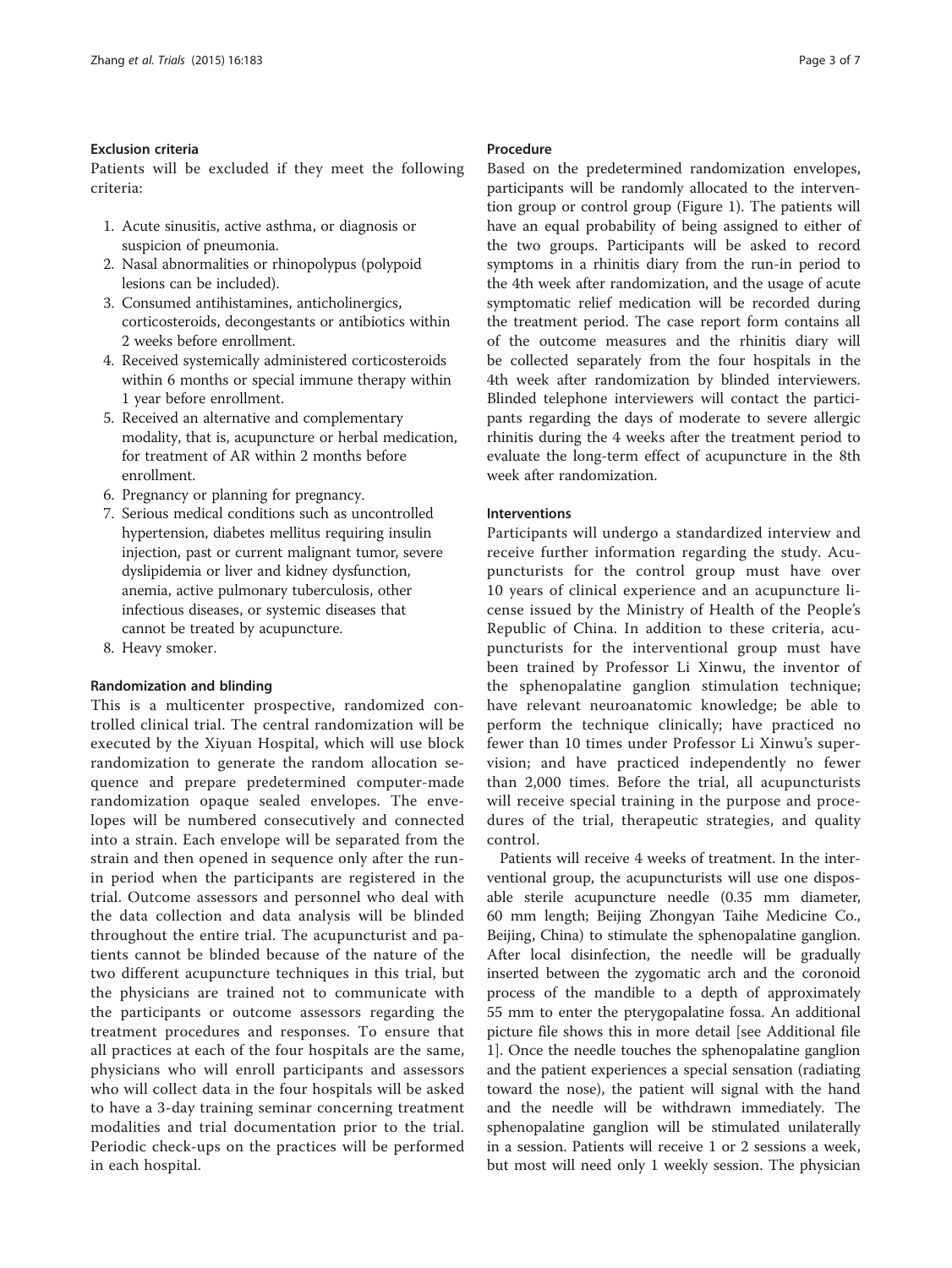<span id="page-3-0"></span>

will decide whether another session is required on the basis of physical signs and symptoms during the second visit of the week.

The control group will undergo 2 sessions of verum acupuncture per week. The acupoints, including the main and adjunct points (Table 1), have been selected on the basis of Chinese medicine guidelines for allergic rhinitis [\[14](#page-6-0)] and are described according to standard nomenclature [\[15](#page-6-0)]. Two main and two adjunct points will be applied according to each patient's symptoms. In particular, 32-gauge (0.25 mm diameter, 25 mm length) sterile needles (Beijing Zhongyan Taihe Medicine Co.) will be used for facial, head, and back points, whereas 30-gauge (0.3 mm diameter, 40 mm length) sterile needles (Beijing Zhongyan Taihe Medicine Co.) will be used for limb and lumbar points. The depth of insertion will vary between 10 and 30 mm (details in Table 1). The acupuncturists will manually manipulate the acupuncture needles until *de-qi* (that is, sensation of tenseness around the needle felt by the practitioner and numbness, distension, soreness, and heaviness around the acupoint felt by the patient) and maintain the needle position for 25 minutes.

# Outcome measures

The primary outcome measure is the change in TNSS between the baseline (week 0) and week 4. The secondary outcome measure include the change in TNNSS

Table 1 Verum acupuncture points and techniques for moderate-severe persistent allergic rhinitis

| Acupoint                  | <b>Direction</b>                                                            | Depth<br>(mm) |  |  |  |
|---------------------------|-----------------------------------------------------------------------------|---------------|--|--|--|
| Main                      |                                                                             |               |  |  |  |
| Yingxiang (LI20),<br>both | Transversely along the nasolabial sulcus<br>and toward the root of the nose | 10 to 15      |  |  |  |
| Yintang (GV29)            | Transversely and downward toward<br>the nose                                | 10 to 15      |  |  |  |
| Fengchi (GB20)            | Obliquely toward the tip of the nose                                        | 13 to 20      |  |  |  |
| Fengfu (GB16)             | Perpendicular to the skin                                                   | 13 to 20      |  |  |  |
| Zusanli (ST36)            | Perpendicular to the skin between<br>the tibia and the fibula               | 20 to 30      |  |  |  |
| Adjunct                   |                                                                             |               |  |  |  |
| Shangxing (GV23)          | Transversely toward the calvarium                                           | 8 to 13       |  |  |  |
| Hegu (LI4)                | Perpendicular to the skin                                                   | 13 to 25      |  |  |  |
| Kouheliao (Ll19)          | Obliquely toward the tip of the nose                                        | 5 to 8        |  |  |  |
| Feishu (BL13)             | Obliquely toward the spine                                                  | 13 to 20      |  |  |  |
| Pishu (BL20)              | Obliquely toward the spine                                                  | 13 to 20      |  |  |  |
| Shenshu (BL23)            | Perpendicular to the skin                                                   | 15 to 25      |  |  |  |
| Sanyinjiao (SP36)         | Perpendicular to the skin                                                   | 13 to 25      |  |  |  |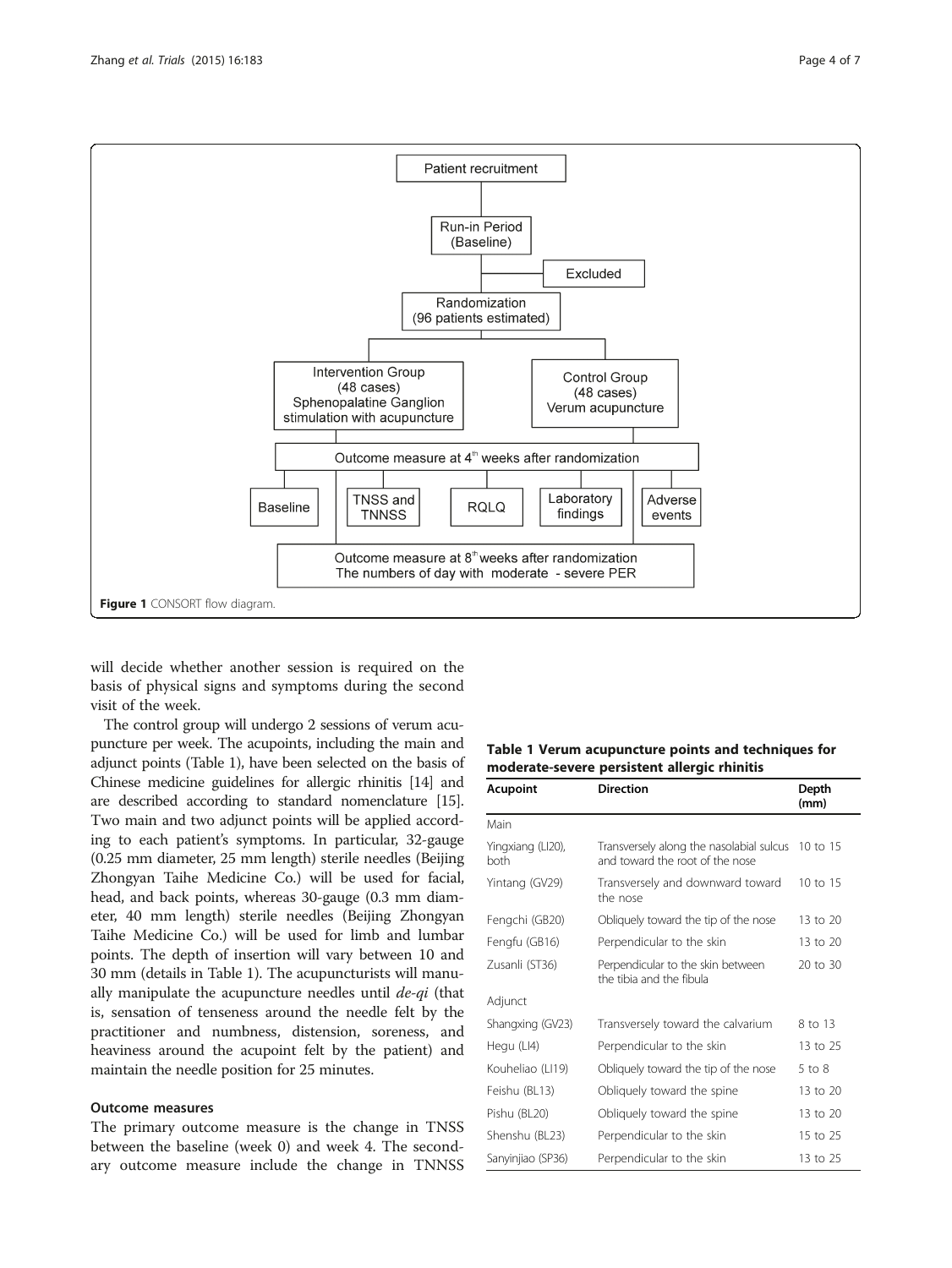between the basline (week 0) and week 4, onset time and duration of effectiveness in every session, change in the number of symptomatic days from the baseline to the end of the follow-up (week 8), change in total IgE level and eosinophil count in venous blood from the baseline to week 4, change in RQLQ score from the baseline to week 4, and clinical waiting time (Table 2).

Onset time is the timing of changes in the physical sign score and nasal congestion degree. The physical sign score will be calculated from the degree of inferior nasal concha swelling [\[16](#page-6-0)] before and after each session. The nasal congestion degree will be scored using a visual analog scale [[17\]](#page-6-0) before and after each session. The duration of effectiveness will be recorded as the duration of change in TNSS after each session (once the patient feels symptom alleviation).

# Data collection

During the study, data will be collected before and after each session and in weeks 0, 4 and 8. The physical sign score will be calculated by outcome assessors approximately 10 to 18 times (week 0, before and after each session), and the RQLQ score will be subjectively determined at least five times (once a week). The total IgE level and eosinophil count in venous blood will be measured in weeks 0 and 4.

Participants will be asked to record symptoms from the baseline to week 4 in a rhinitis diary. They will be required to note the use of relief medication (cetirizine dihydrochloride film-coated tablets) prescribed by the physicians for acute symptoms of allergic rhinitis, including dosage, ingestion time, relief time, and side effects. The

#### Table 2 Outcome measurements

case report form containing data for outcome measures and the rhinitis diary will be collected separately from the hospitals by blinded interviewers in week 4. Blinded telephonic interviewers will contact participants regarding the number of moderate-severe symptomatic days with PER up to week 8. Participants will also be asked to report any adverse events including discomfort, bruising, or subcutaneous hematoma around the insertion site; nausea; or feeling faint after each treatment.

Compliance and reasons for discontinuation will be documented in the case report form until week 8. In dropout cases, participants will be contacted by telephone or mail to ascertain the reasons and record the time of the last treatment and last assessment. For withdrawal caused by adverse events or dissatisfaction with the treatment, participants will receive other suitable treatments.

#### Statistical analysis

Data will be analyzed by the following principles: (i) intention-to-treat analysis (participants who have at least one measurable outcome after treatment; missing data will be replaced according to the principle of last observation carried forward) and (ii) and per-protocol analysis (participants who have completed the study). A variance analysis will be performed to reject the global hypothesis that "There is no difference in all fields of means between the groups." The significance level is 5%; therefore P <0.05 indicates a significance difference.

The means of TNSS and TNNSS will be compared by analysis of variance (ANOVA) for repeated measures between the groups. Mean onset time and duration of

| Week                                                      | U               |                                   | 2 | 3          | 4 | 5. | 6 | 7 | 8         |
|-----------------------------------------------------------|-----------------|-----------------------------------|---|------------|---|----|---|---|-----------|
|                                                           | <b>Baseline</b> | Treatment period (4 to 8 session) |   |            |   |    |   |   | Follow-up |
| Sign informed consent                                     |                 |                                   |   |            |   |    |   |   |           |
| <b>TNSS</b>                                               |                 | V                                 | V | $\sqrt{ }$ | V |    |   |   |           |
| <b>TNNSS</b>                                              |                 |                                   |   |            |   |    |   |   |           |
| Physical sign                                             |                 |                                   |   |            |   |    |   |   |           |
| RQLQ score                                                |                 | M                                 |   | λl         |   |    |   |   |           |
| IgE level                                                 |                 |                                   |   |            |   |    |   |   |           |
| Eosinophil count                                          |                 |                                   |   |            |   |    |   |   |           |
| Number of days with moderate-severe PER in the last month | $\sqrt{ }$      |                                   |   |            |   |    |   |   |           |
| Allergen test                                             |                 |                                   |   |            |   |    |   |   |           |
| Randomization                                             |                 |                                   |   |            |   |    |   |   |           |
| Onset time                                                |                 |                                   | V | V          | V |    |   |   |           |
| Duration of effectiveness in every session                |                 |                                   |   |            |   |    |   |   |           |
| Waiting time                                              |                 |                                   |   |            |   |    |   |   |           |
| Adverse event                                             |                 |                                   |   |            |   |    |   |   |           |

TNSS, Total nasal symptom score; TNNSS, Total non-nasal symptom score; RQLQ, Rhinoconjunctivitis Quality of Life Questionnaire.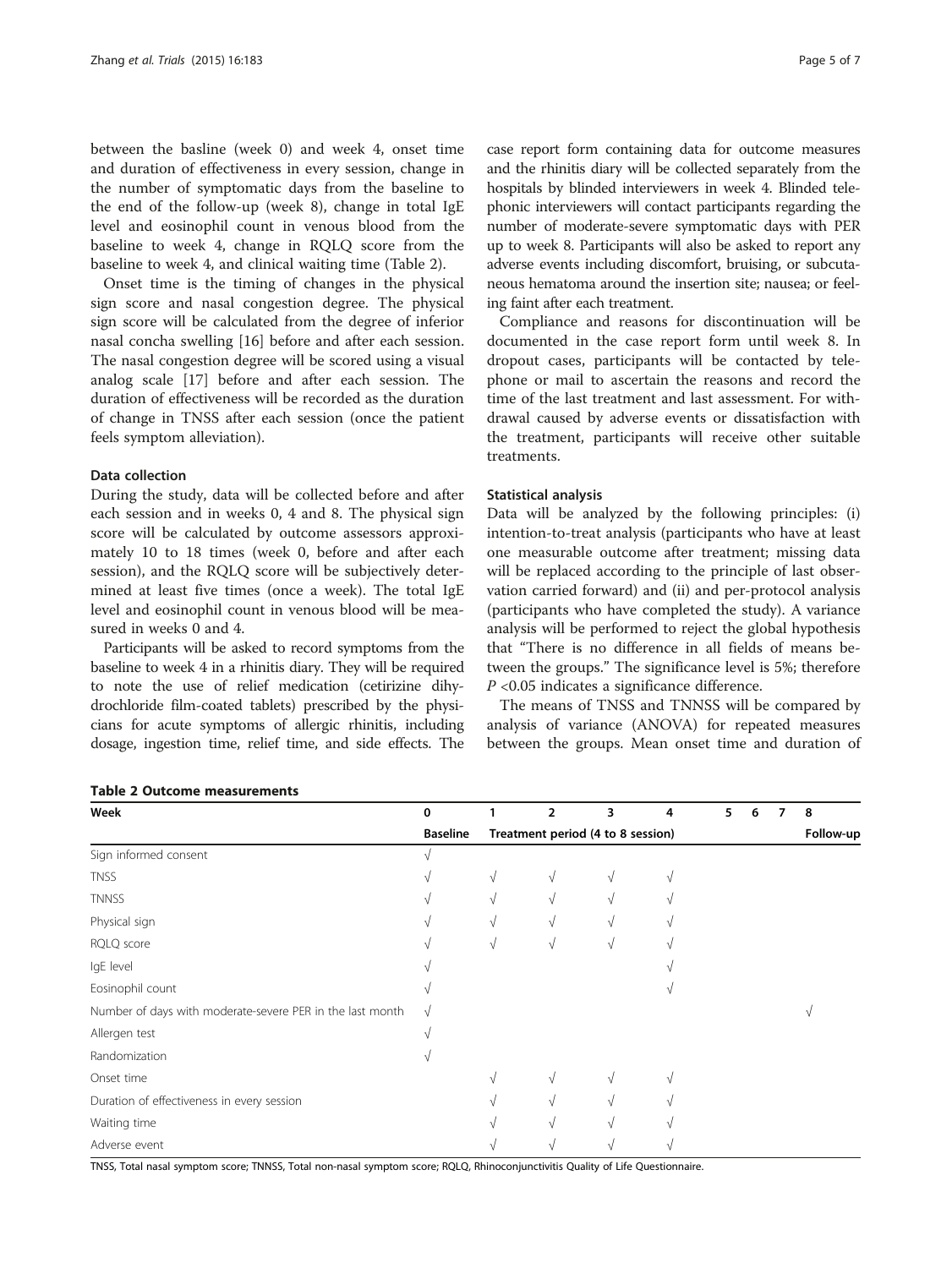<span id="page-5-0"></span>effectiveness will be compared by t-test between the groups. Analysis of variance (ANOVA) for repeated measures will be used for between-group comparisons of RQLQ scores. The other continuous variables (total IgE level and eosinophil count in venous blood, number of symptomatic days, and clinical waiting time) will be compared by t-test. Comparisons within groups will be performed by multivariate ANOVA followed by Tukey's post hoc test. Stratified analysis within the four hospitals will be performed to control for confounding factors, if necessary. The incidence of adverse events will be calculated and compared between the groups by using the chi-squared test or Fisher's exact test. All analyses will be performed in SPSS version 13.0 (SPSS, Chicago, IL).

#### **Discussion**

Sphenopalatine ganglion stimulation with one acupuncture needle requires knowledge of not only traditional Chinese medicine theory but also neuroanatomy and neurophysiology. Furthermore, it is relatively difficult to study and apply clinically. Considering the proven therapeutic efficiency of verum acupuncture for PER, clinical application of a new technique will be unwarranted if evidence for its advantages cannot be obtained.

The proposed randomized controlled trial will investigate the advantages of sphenopalatine ganglion stimulation with one acupuncture needle over verum acupuncture for treating moderate-severe PER. The trial should show benefits of sphenopalatine ganglion stimulation with an acupuncture needle for treatment of moderate-severe persistent allergic rhinitis, including improvement of the total nasal symptom score, faster onset time, longer duration of effectiveness and shorter treatment time.

Many Chinese acupuncturists and otolaryngologists have discussed the endpoints for our pilot study and concluded that inferior nasal concha swelling and nasal congestion are the most serious challenges in traditional Chinese acupuncture. Further, such treatment does not show clinical effectiveness in a short time. In contrast, sphenopalatine ganglion stimulation with one acupuncture needle can quickly alleviate nasal congestion and inferior nasal concha swelling. Therefore, we have decided to observe the onset time and duration of effectiveness in addition to other outcome measures such as TNSS and TNNSS used in other studies.

Our pilot study revealed that sphenopalatine ganglion stimulation with one acupuncture needle yields significant differences in onset time, duration of effectiveness, TNSS, RQLQ score, and number of post-treatment symptomatic days compared with verum acupuncture. Experts in allergic rhinitis were consulted to decide which endpoints to adopt for sample size calculation. They concluded that changes in TNSS are generally applied, and this

scoring system has been validated [[18](#page-6-0)]. Therefore, the mean TNSS was used to calculate the sample size for the trial. Furthermore, the research group consensually decided that TNSS should replace onset time and duration of effectiveness, reported in the ISRCTN registry, as the primary outcome measure of the trial. Only 15 cases per group, total 30, are needed based on the sample calculation. As the small sample size may be increase the risk of bias, we decided to increase the patient number to 40 in each group in consideration of each center's research capabilities. Allowing a drop-out rate of 20%, 96 participants will be enrolled in the study. All other endpoints are considered as secondary outcome measures. The total IgE level and eosinophil count in venous blood will be measured to investigate the mechanism underlying the effect of acupuncture.

We will measure the clinical waiting time to investigate economic benefits. Sphenopalatine ganglion stimulation with an acupuncture needle requires only approximately 1.5 min and no bed. In contrast, patients spend an average of 2 h to receive acupuncture in Chinese hospitals, including 1.5 h or longer waiting for a bed and 20 min or longer per session.

The proposed trial has several methodological limitations. The acupuncturists and participants cannot be blinded because of the difference in acupuncture techniques and control required while needling. However, the acupuncturists will be trained to not communicate the therapeutic procedures and responses to the participants and outcome assessors. Furthermore, this study will not allow us to determine whether the observed efficacy is caused by placebo effects, intensity of provider contact, or physiological effects of needling. The bias resulting from the lack of blinding cannot be totally excluded. Finally, the sample size is small.

#### Trial status

The trial is currently in the recruitment phase.

#### Additional file

[Additional file 1:](http://www.trialsjournal.com/content/supplementary/s13063-015-0707-0-s1.tiff) The insertion point and the Pterygopalatine fossa. The additional file will present two figures giving more details. (a) insertion point for sphenopalatine ganglion stimulation (the figure is cited from the article: Grégoire et al. [[19\]](#page-6-0)). (b) The red arrow points out the Pterygopalatine fossa in the skull.

#### Abbreviations

ANOVA: analysis of variance; ARIA: Allergic Rhinitis and Its Impact on Asthma; IgE: immunoglobulin E; PER: persistent allergic rhinitis; RQLQ: Rhinoconjunctivitis Quality of Life Questionnaire; TNSS: Total Nasal Symptom Score; TNNSS: Total Nonnasal Symptom Score.

#### Competing interests

The authors declare that they have no competing interests.